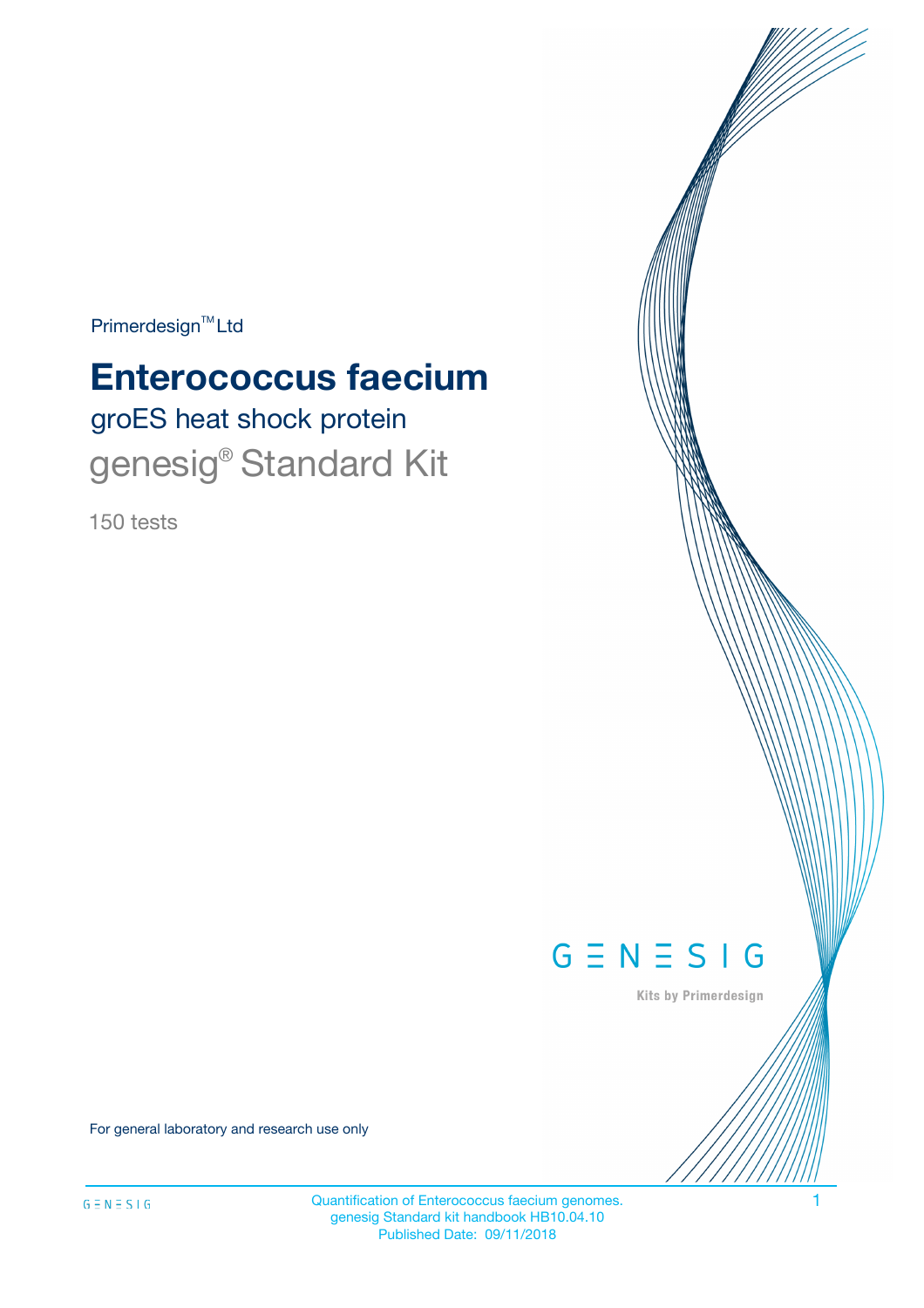### Introduction to Enterococcus faecium

E. faecium is a Gram-positive, non-motile bacterium of spherical shape that occurs in pairs or chains. The DNA genome of approximately 2.8 Mbp has a circular organisation with several plasmids. These plasmids are thought to play a role in antibiotic resistance by conjugation. This bacterium is a facultative anaerobe that usually inhabits the gastrointestinal tract of many animal species. However, it can colonise the urinary tract or open wounds causing infection. Strains of E. faecium found in clinical isolates are often found to possess enterococcal surface proteins (Esp) that participate in bacterial aggregation and the formation of biofilms.

The bacteria can survive for long periods of time on many surfaces and in environments including soil. E. faecium can also withstand temperatures of 10-45°C and acidic or basic environments. From any surface the bacteria can be transferred to skin where it infects any open wound. E. faecium has a highly significant role in nosocomial infections resulting in bacteremia when hospital surfaces are not thoroughly sterilised. The expression of Esp gene aids this by increasing the ability to bind to hospital instruments in the bio-film configuration. Conjugation of plasmids has lead to multi-drug resistance including resistance to the antibiotic Vancomycin.

Infection by E. faecium can lead to nosocomial bacteremia, surgical wound infection, endocarditis and urinary tract infections depending on how the patient was initially infected.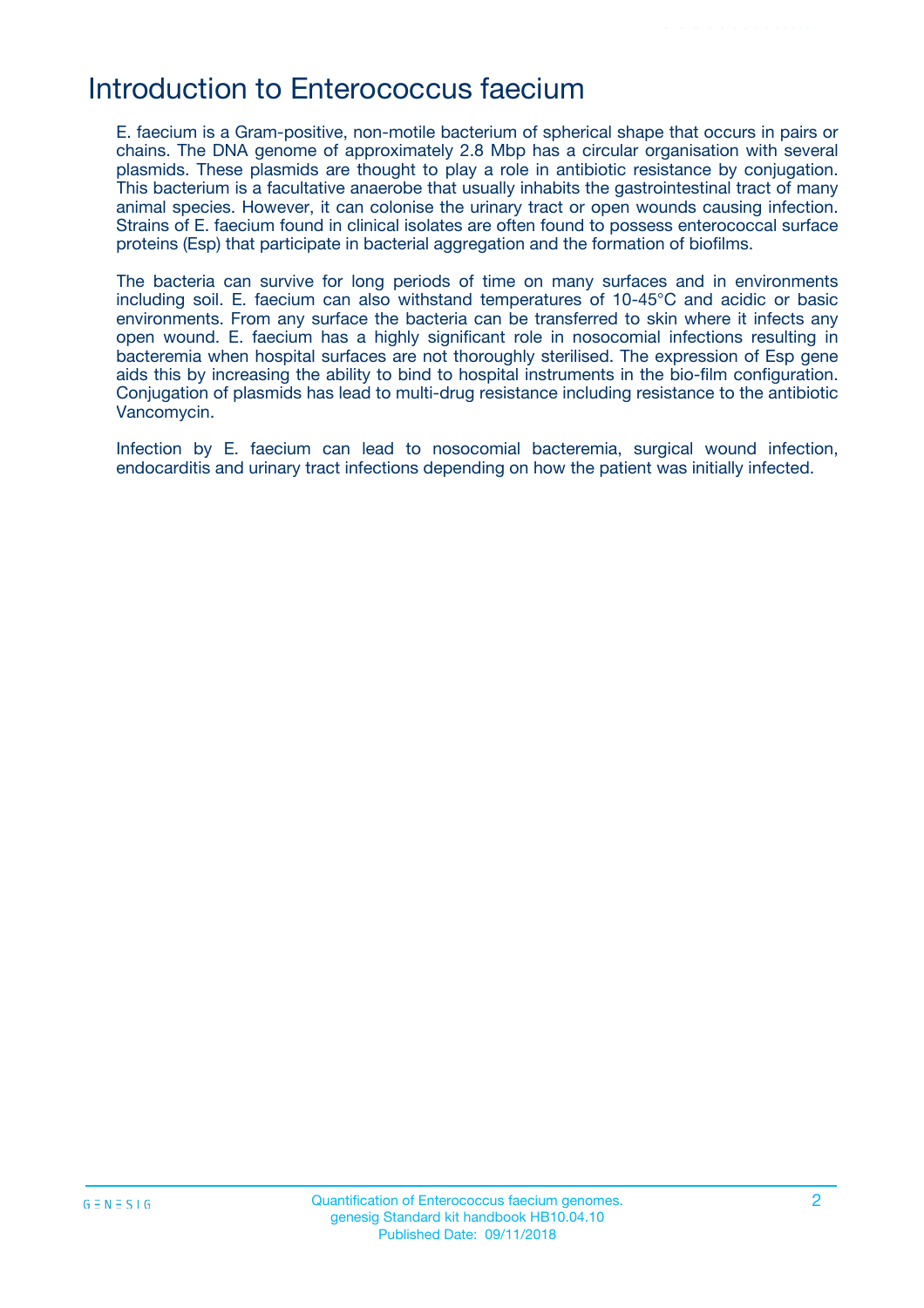

The Primerdesign genesig Kit for Enterococcus faecium (E.faecium) genomes is designed for the in vitro quantification of E.faecium genomes. The kit is designed to have a broad detection profile. Specifically, the primers represent 100% homology with over 95% of the NCBI database reference sequences available at the time of design.

The dynamics of genetic variation means that new sequence information may become available after the initial design. Primerdesign periodically reviews the detection profiles of our kits and when required releases new versions.

The primers have 100% homology with over 95% of Enterococcus faecium reference sequences included in the NCBI database (AF417582.1 and AY315820.1) and have low homology to other Enterococcus, Lactococcus and Streptococcus strains.

If you require further information, or have a specific question about the detection profile of this kit then please send an e.mail to enquiry@primerdesign.co.uk and our bioinformatics team will answer your question.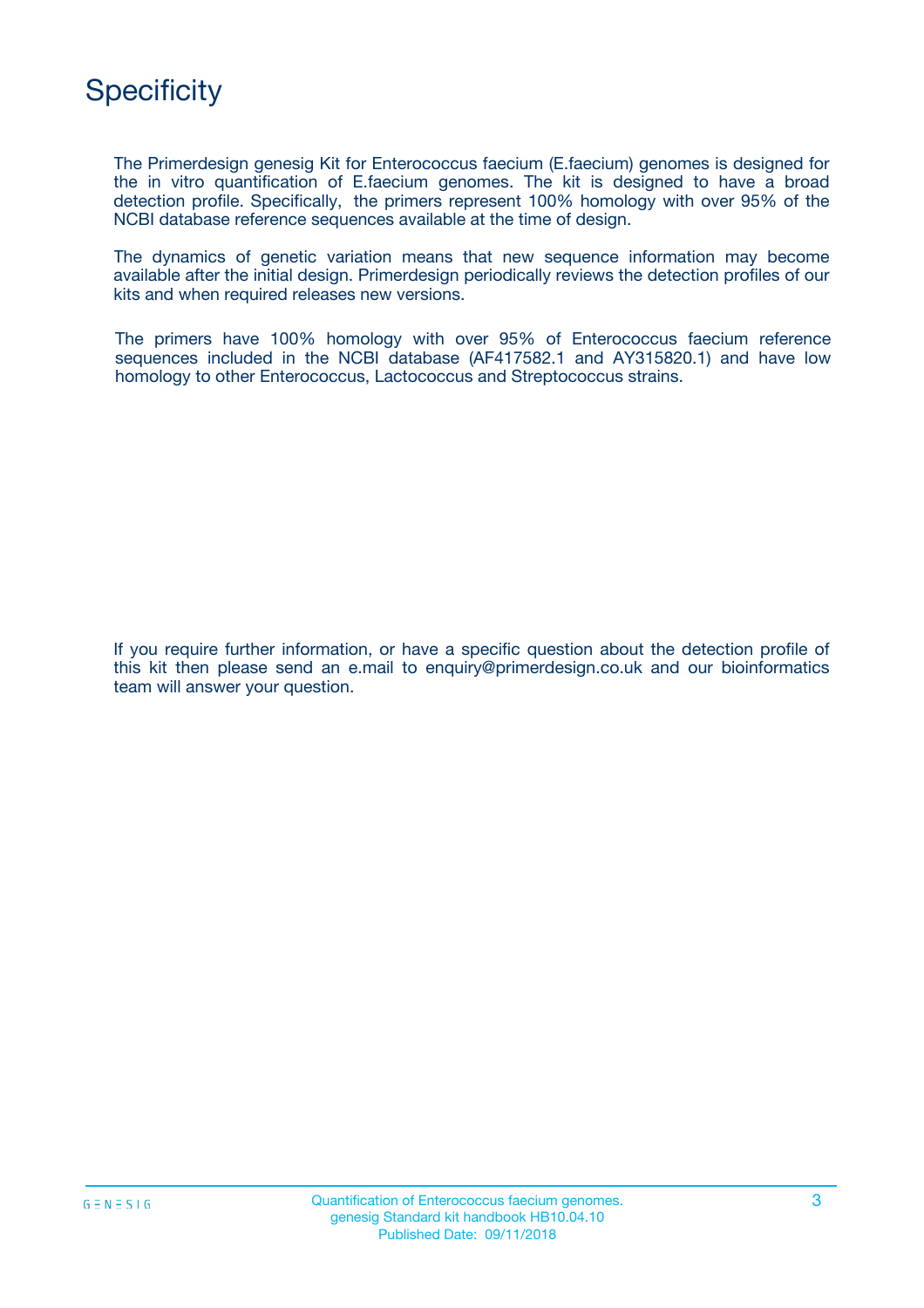## Kit contents

- **E.faecium specific primer/probe mix (150 reactions BROWN)** FAM labelled
- **E.faecium positive control template (for Standard curve RED)**
- **RNase/DNase free water (WHITE)** for resuspension of primer/probe mixes
- **Template preparation buffer (YELLOW)** for resuspension of positive control template and standard curve preparation

## Reagents and equipment to be supplied by the user

#### **Real-time PCR Instrument**

#### **Extraction kit**

This kit is recommended for use with genesig Easy DNA/RNA extraction kit. However, it is designed to work well with all processes that yield high quality RNA and DNA with minimal PCR inhibitors.

#### **oasig**TM **lyophilised or Precision**®**PLUS 2X qPCR Master Mix**

This kit is intended for use with oasig or PrecisionPLUS2X qPCR Master Mix.

**Pipettors and Tips**

**Vortex and centrifuge**

**Thin walled 1.5 ml PCR reaction tubes**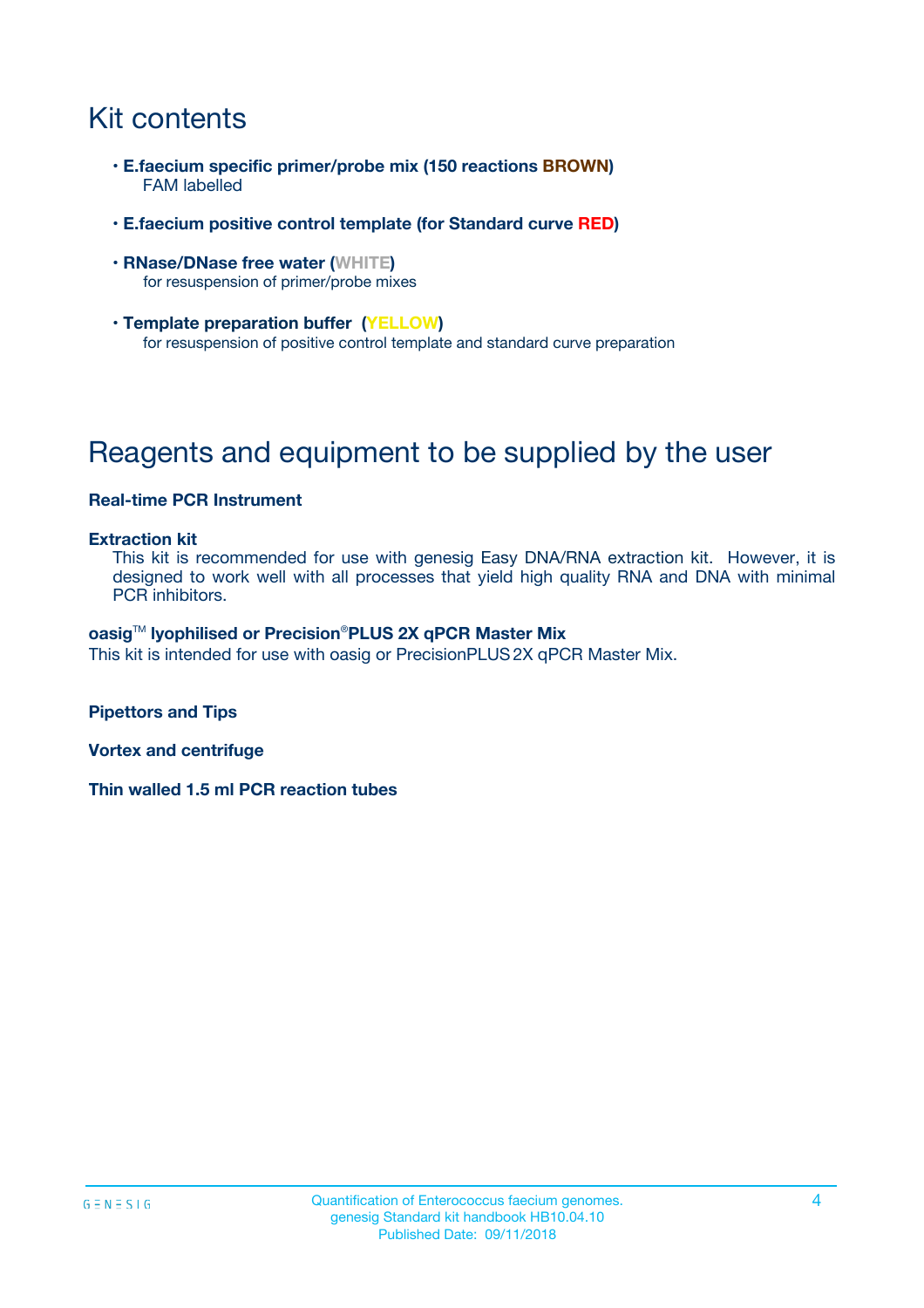### Kit storage and stability

This kit is stable at room temperature but should be stored at -20ºC on arrival. Once the lyophilised components have been resuspended they should not be exposed to temperatures above -20°C for longer than 30 minutes at a time and unnecessary repeated freeze/thawing should be avoided. The kit is stable for six months from the date of resuspension under these circumstances.

If a standard curve dilution series is prepared this can be stored frozen for an extended period. If you see any degradation in this serial dilution a fresh standard curve can be prepared from the positive control.

Primerdesign does not recommend using the kit after the expiry date stated on the pack.

### Suitable sample material

All kinds of sample material suited for PCR amplification can be used. Please ensure the samples are suitable in terms of purity, concentration, and DNA integrity. Always run at least one negative control with the samples. To prepare a negative-control, replace the template DNA sample with RNase/DNase free water.

### Dynamic range of test

Under optimal PCR conditions genesig E.faecium detection kits have very high priming efficiencies of >95% and can detect less than 100 copies of target template.

### Notices and disclaimers

This product is developed, designed and sold for research purposes only. It is not intended for human diagnostic or drug purposes or to be administered to humans unless clearly expressed for that purpose by the Food and Drug Administration in the USA or the appropriate regulatory authorities in the country of use. During the warranty period Primerdesign genesig detection kits allow precise and reproducible data recovery combined with excellent sensitivity. For data obtained by violation to the general GLP guidelines and the manufacturer's recommendations the right to claim under guarantee is expired. PCR is a proprietary technology covered by several US and foreign patents. These patents are owned by Roche Molecular Systems Inc. and have been sub-licensed by PE Corporation in certain fields. Depending on your specific application you may need a license from Roche or PE to practice PCR. Additional information on purchasing licenses to practice the PCR process may be obtained by contacting the Director of Licensing at Roche Molecular Systems, 1145 Atlantic Avenue, Alameda, CA 94501 or Applied Biosystems business group of the Applera Corporation, 850 Lincoln Centre Drive, Foster City, CA 94404. In addition, the 5' nuclease assay and other homogeneous amplification methods used in connection with the PCR process may be covered by U.S. Patents 5,210,015 and 5,487,972, owned by Roche Molecular Systems, Inc, and by U.S. Patent 5,538,848, owned by The Perkin-Elmer Corporation.

### Trademarks

Primerdesign™ is a trademark of Primerdesign Ltd.

genesig $^\circledR$  is a registered trademark of Primerdesign Ltd.

The PCR process is covered by US Patents 4,683,195, and 4,683,202 and foreign equivalents owned by Hoffmann-La Roche AG. BI, ABI PRISM® GeneAmp® and MicroAmp® are registered trademarks of the Applera Genomics (Applied Biosystems Corporation). BIOMEK® is a registered trademark of Beckman Instruments, Inc.; iCycler™ is a registered trademark of Bio-Rad Laboratories, Rotor-Gene is a trademark of Corbett Research. LightCycler™ is a registered trademark of the Idaho Technology Inc. GeneAmp®, TaqMan® and AmpliTaqGold® are registered trademarks of Roche Molecular Systems, Inc., The purchase of the Primerdesign reagents cannot be construed as an authorization or implicit license to practice PCR under any patents held by Hoffmann-LaRoche Inc.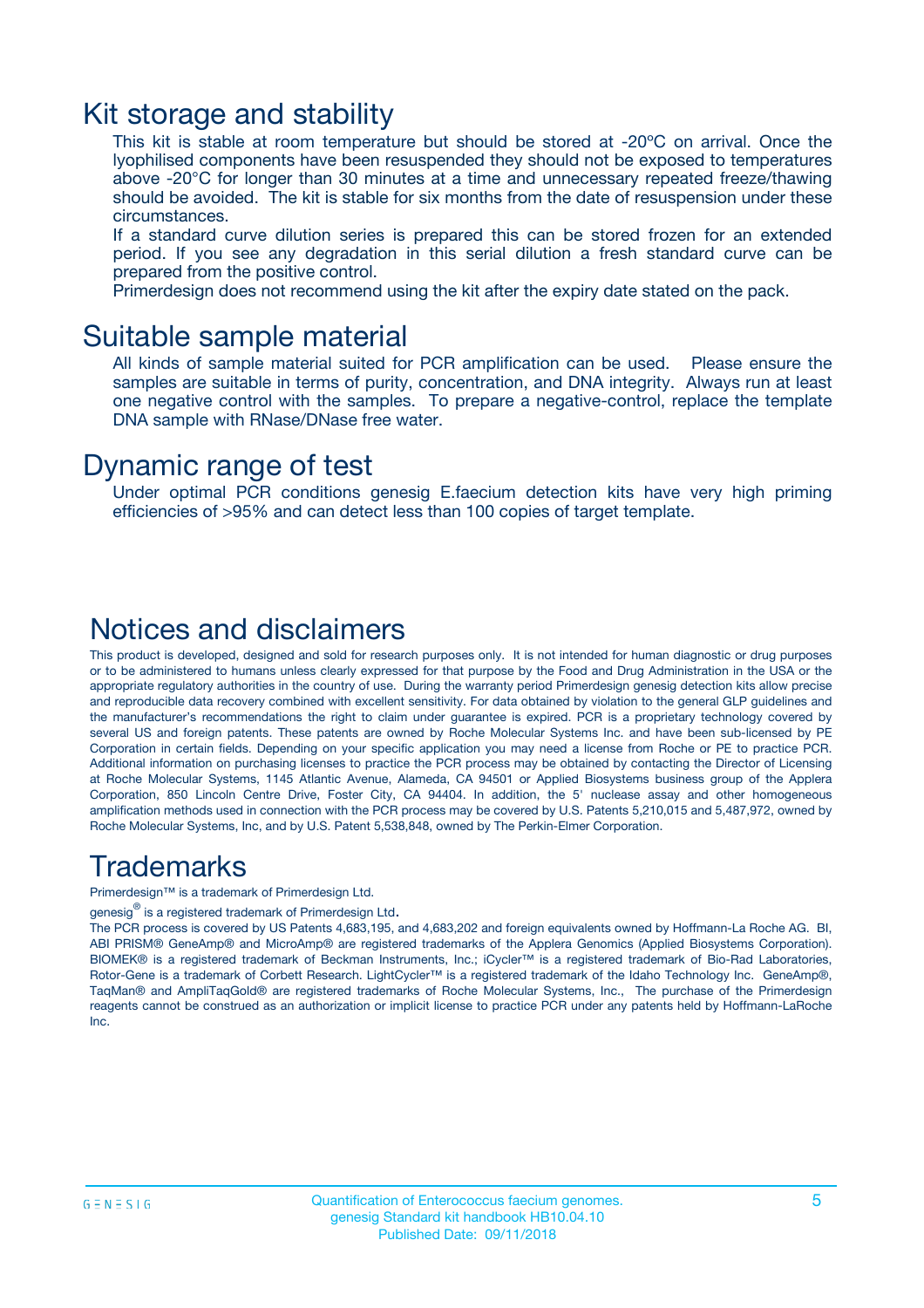### Principles of the test

#### **Real-time PCR**

A E.faecium specific primer and probe mix is provided and this can be detected through the FAM channel.

The primer and probe mix provided exploits the so-called TaqMan® principle. During PCR amplification, forward and reverse primers hybridize to the E.faecium DNA. A fluorogenic probe is included in the same reaction mixture which consists of a DNA probe labeled with a 5`-dye and a 3`-quencher. During PCR amplification, the probe is cleaved and the reporter dye and quencher are separated. The resulting increase in fluorescence can be detected on a range of qPCR platforms.

#### **Positive control**

For copy number determination and as a positive control for the PCR set up, the kit contains a positive control template. This can be used to generate a standard curve of E.faecium copy number / Cq value. Alternatively the positive control can be used at a single dilution where full quantitative analysis of the samples is not required. Each time the kit is used, at least one positive control reaction must be included in the run. A positive result indicates that the primers and probes for detecting the target E.faecium gene worked properly in that particular experimental scenario. If a negative result is obtained the test results are invalid and must be repeated. Care should be taken to ensure that the positive control does not contaminate any other kit component which would lead to false-positive results. This can be achieved by handling this component in a Post PCR environment. Care should also be taken to avoid cross-contamination of other samples when adding the positive control to the run. This can be avoided by sealing all other samples and negative controls before pipetting the positive control into the positive control well.

#### **Negative control**

To validate any positive findings a negative control reaction should be included every time the kit is used. For this reaction the RNase/DNase free water should be used instead of template. A negative result indicates that the reagents have not become contaminated while setting up the run.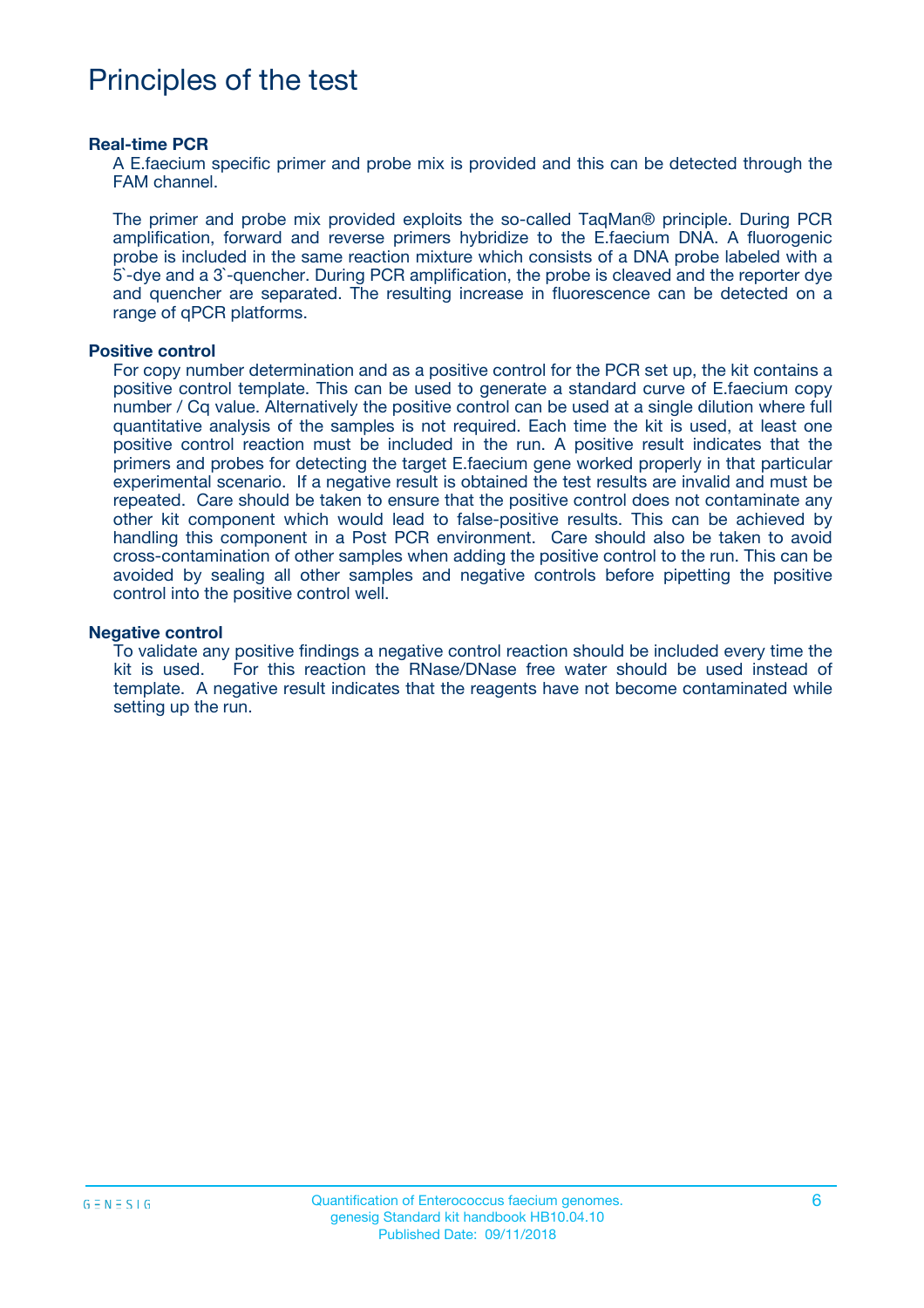### Resuspension protocol

To minimize the risk of contamination with foreign DNA, we recommend that all pipetting be performed in a PCR clean environment. Ideally this would be a designated PCR lab or PCR cabinet. Filter tips are recommended for all pipetting steps.

#### **1. Pulse-spin each tube in a centrifuge before opening.**

This will ensure lyophilised primer and probe mix is in the base of the tube and is not spilt upon opening the tube.

**2. Resuspend the kit components in the RNase/DNase free water supplied, according to the table below.**

To ensure complete resuspension, vortex each tube thoroughly.

| Component - resuspend in water<br><b>Volume</b> |          |
|-------------------------------------------------|----------|
| <b>Pre-PCR pack</b>                             |          |
| E.faecium primer/probe mix (BROWN)              | $165$ µl |

#### **3. Resuspend the positive control template in the template preparation buffer supplied, according to the table below:**

To ensure complete resuspension, vortex the tube thoroughly.

| Component - resuspend in template preparation buffer |        |  |
|------------------------------------------------------|--------|--|
| <b>Post-PCR heat-sealed foil</b>                     |        |  |
| E. faecium Positive Control Template (RED) *         | 500 µl |  |

\* This component contains high copy number template and is a VERY significant contamination risk. It must be opened and handled in a separate laboratory environment, away from the other components.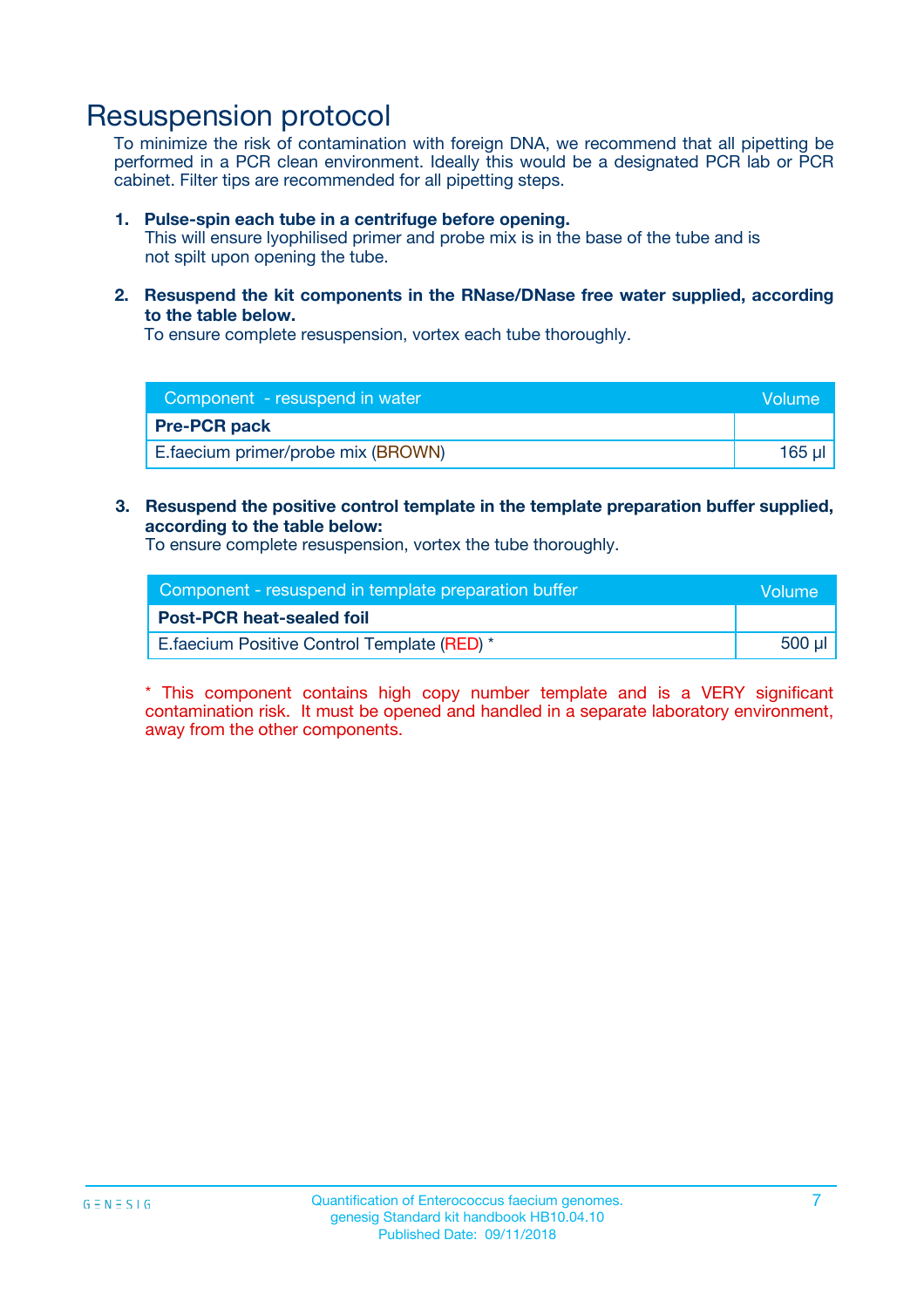## qPCR detection protocol

**1. For each DNA sample prepare a reaction mix according to the table below:** Include sufficient reactions for positive and negative controls.

| Component                                 | Volume       |
|-------------------------------------------|--------------|
| oasig or PrecisionPLUS 2X qPCR Master Mix | 10 $\mu$     |
| E.faecium primer/probe mix (BROWN)        | 1 $\mu$      |
| <b>RNase/DNase free water (WHITE)</b>     | $4 \mu$      |
| <b>Final Volume</b>                       | <b>15 ul</b> |

- **2. Pipette 15µl of this mix into each well according to your qPCR experimental plate set up.**
- **3. Prepare DNA templates for each of your samples.**
- **4. Pipette 5µl of DNA template into each well, according to your experimental plate set up.**

For negative control wells use 5µl of RNase/DNase free water. The final volume in each well is 20µl.

**5. If a standard curve is included for quantitative analysis, prepare a reaction mix according to the table below:**

| Component                                 | Volume          |
|-------------------------------------------|-----------------|
| oasig or PrecisionPLUS 2X qPCR Master Mix | 10 µl           |
| E.faecium primer/probe mix (BROWN)        | 1 µI            |
| <b>RNase/DNase free water (WHITE)</b>     | $4 \mu$         |
| <b>Final Volume</b>                       | 15 <sub>µ</sub> |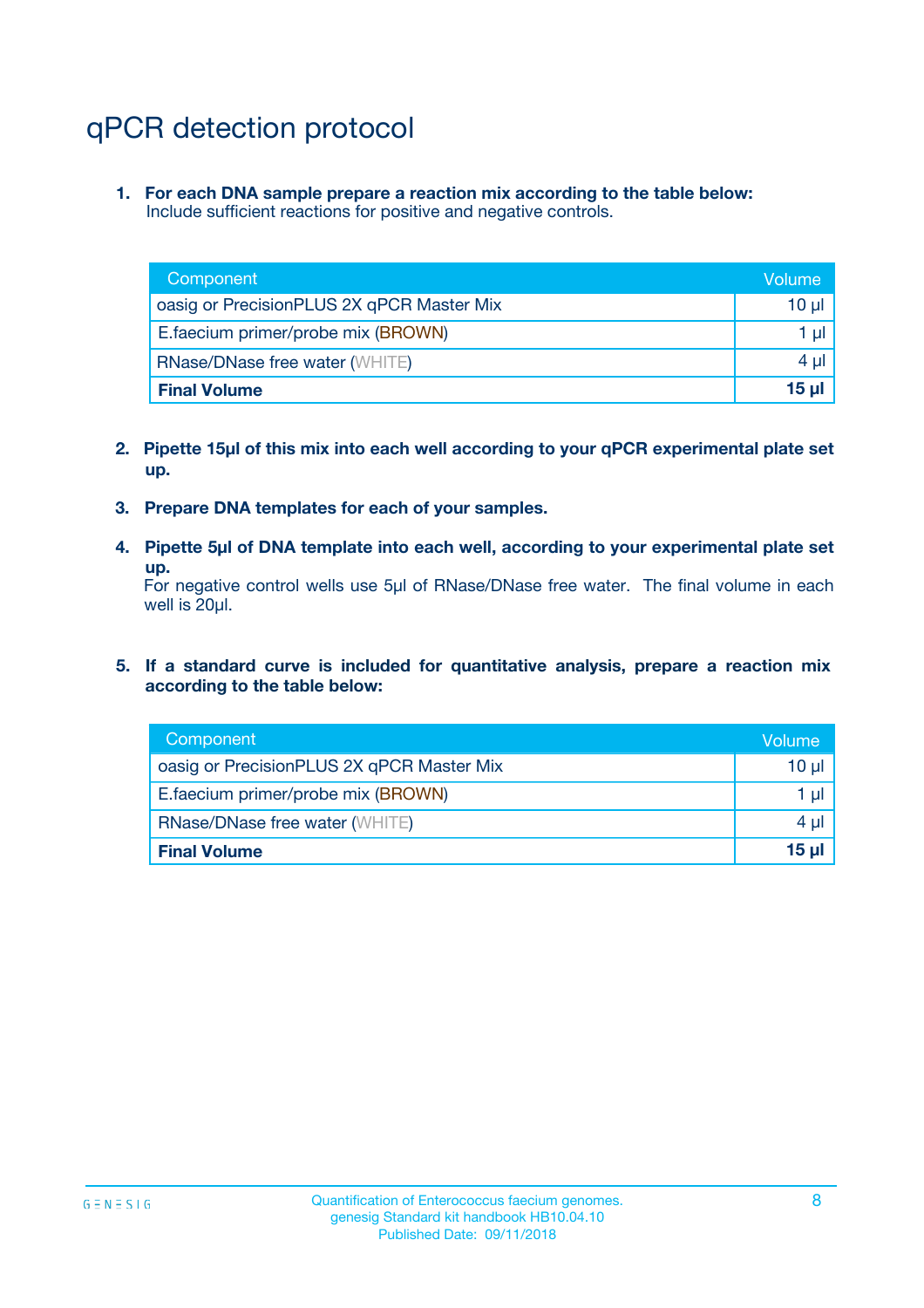#### **6. Preparation of a standard curve dilution series.**

- 1) Pipette 90µl of template preparation buffer into 5 tubes and label 2-6
- 2) Pipette 10µl of Positive Control Template (RED) into tube 2
- 3) Vortex thoroughly
- 4) Change pipette tip and pipette 10µl from tube 2 into tube 3
- 5) Vortex thoroughly

Repeat steps 4 and 5 to complete the dilution series

| <b>Standard Curve</b>         | <b>Copy Number</b>     |
|-------------------------------|------------------------|
| Tube 1 Positive control (RED) | $2 \times 10^5$ per µl |
| Tube 2                        | $2 \times 10^4$ per µl |
| Tube 3                        | $2 \times 10^3$ per µl |
| Tube 4                        | $2 \times 10^2$ per µl |
| Tube 5                        | 20 per µl              |
| Tube 6                        | $2$ per $\mu$          |

7. Pipette 5µl of standard template into each well for the standard curve according to your experimental plate set up.

The final volume in each well is 20µl.

## qPCR amplification protocol

Amplification conditions using oasig or PrecisionPLUS2X qPCR Master Mix.

|             | <b>Step</b>       | <b>Time</b>     | Temp           |
|-------------|-------------------|-----------------|----------------|
|             | Enzyme activation | 2 min           | $95^{\circ}$ C |
| Cycling x50 | Denaturation      | 10 <sub>s</sub> | 95 $°C$        |
|             | DATA COLLECTION * | 60 s            | 60 °C          |

\* Fluorogenic data should be collected during this step through the FAM channel